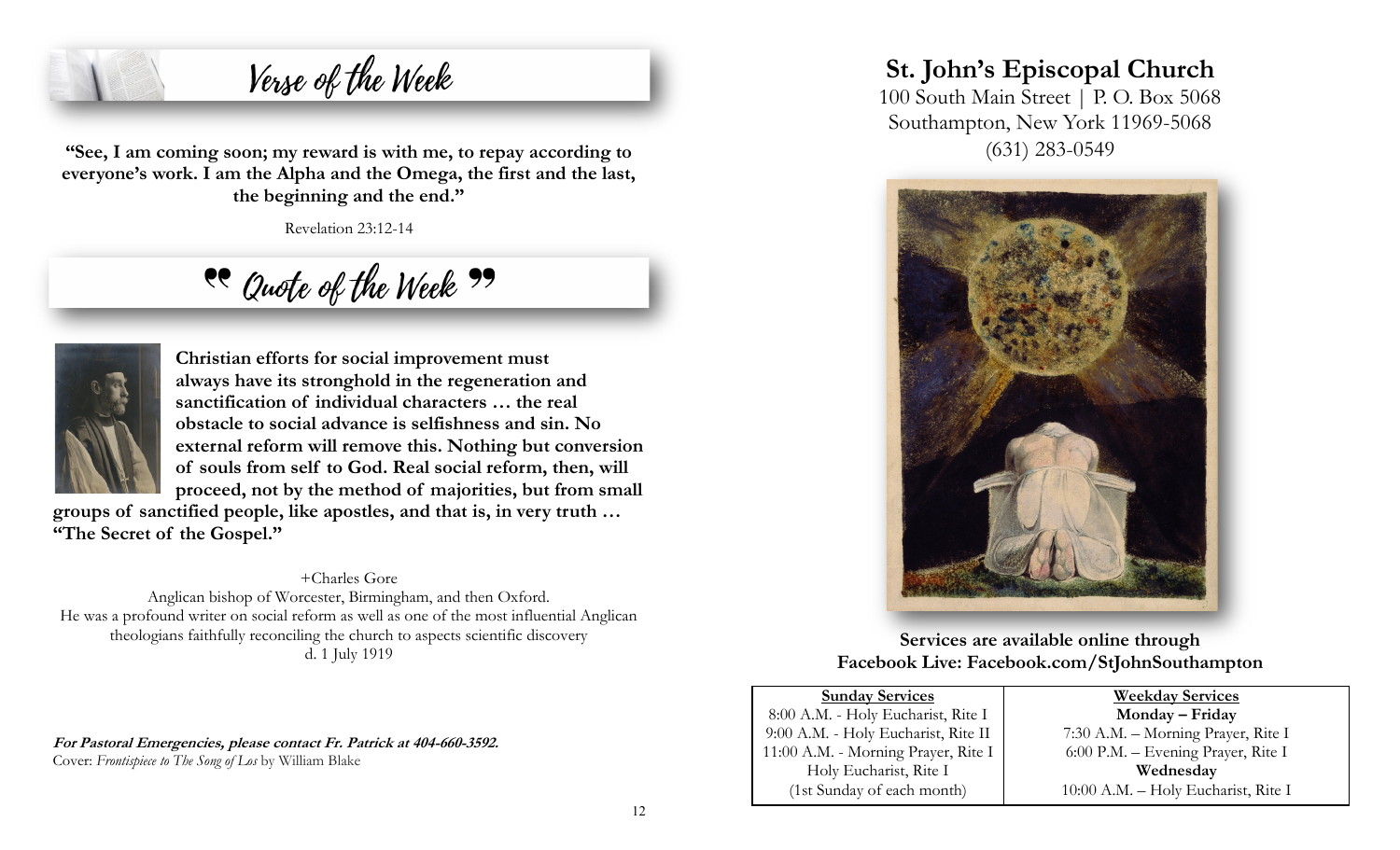# **Seventh Sunday of Easter May 29, 2022 • 8:00 AM**

#### **Opening Acclamation**

*Celebrant* Alleluia. Christ is risen. *People* **The Lord is risen indeed. Alleluia.** 

#### **Hymn of Praise Gloria in Excelsis**

**Glory be to God on high, and on earth peace, good will towards men.**

**We praise thee, we bless thee, we worship thee, we glorify thee, we give thanks to thee for thy great glory, O Lord God, heavenly King, God the Father Almighty.**

**O Lord, the only-begotten Son, Jesus Christ; O Lord God, Lamb of God, Son of the Father, that takest away the sins of the world, have mercy upon us. Thou that takest away the sins of the world, receive our prayer. Thou that sittest at the right hand of God the Father, have mercy upon us.**

**For thou only art holy, thou only art the Lord, thou only, O Christ, with the Holy Ghost, art most high in the glory of God the Father. Amen.**

*Officiant* The Lord be with you. *People* **And with thy spirit.** *Officiant* Let us pray.

### **The Postcommunion Prayer**

**Almighty and everliving God, we most heartily thank thee for that thou dost feed us, in these holy mysteries, with the spiritual food of the most precious Body and Blood of thy Son our Savior Jesus Christ; and dost assure us thereby of thy favor and goodness towards us; and that we are very members incorporate in the mystical body of thy Son, the blessed company of all faithful people; and are also heirs, through hope, of thy everlasting kingdom. And we humbly beseech thee, O heavenly Father, so to assist us with thy grace, that we may continue in that holy fellowship, and do all such good works as thou hast prepared for us to walk in; through Jesus Christ our Lord, to whom, with thee and the Holy Ghost, be all honor and glory, world without end. Amen.**

#### **The Blessing**

#### **The Dismissal**

| Celebrant | Let us bless the Lord. Alleluia, alleluia. |
|-----------|--------------------------------------------|
| People    | Thanks be to God. Alleluia, alleluia.      |

**+++**



Dedications

**The flowers at the altar this week have been given to the Glory of God and in loving memory of Fred W. Kollhopp by his loving wife Pat and in loving memory of William Fitz Simmons by His wife, Jean Little Fitz Simmons.**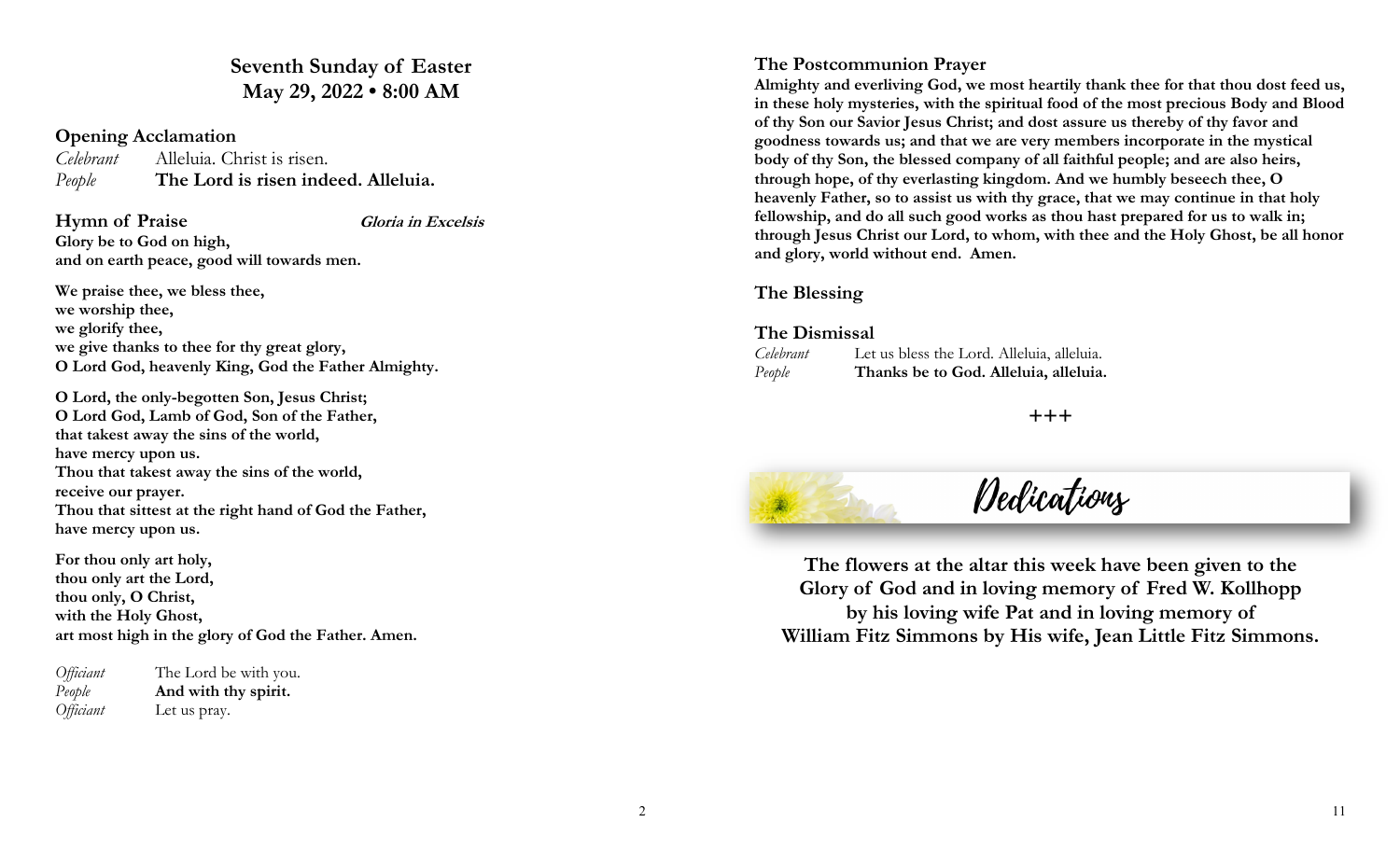And we earnestly desire thy fatherly goodness mercifully to accept this our sacrifice of praise and thanksgiving; most humbly beseeching thee to grant that, by the merits and death of thy Son Jesus Christ, and through faith in his blood, we, and all thy whole Church, may obtain remission of our sins, and all other benefits of his passion.

And here we offer and present unto thee, O Lord, our selves, our souls and bodies, to be a reasonable, holy, and living sacrifice unto thee; humbly beseeching thee that we, and all others who shall be partakers of this Holy Communion, may worthily receive the most precious Body and Blood of thy Son Jesus Christ, be filled with thy grace and heavenly benediction, and made one body with him, that he may dwell in us, and we in him.

And although we are unworthy, through our manifold sins, to offer unto thee any sacrifice, yet we beseech thee to accept this our bounden duty and service, not weighing our merits, but pardoning our offenses, through Jesus Christ our Lord;

By whom, and with whom, in the unity of the Holy Ghost, all honor and glory be unto thee, O Father Almighty, world without end. **AMEN.**

And now, as our Savior Christ hath taught us, we are bold to say,

#### **The Lord's Prayer**

#### *Celebrant and people pray together*.

**Our Father, who art in heaven, hallowed be thy Name, thy kingdom come, thy will be done, on earth as it is in heaven. Give us this day our daily bread. And forgive us our trespasses, as we forgive those who trespass against us. And lead us not into temptation, but deliver us from evil. For thine is the kingdom, and the power, and the glory, for ever and ever. Amen.**

#### **The Breaking of the Bread**

*Celebrant* Alleluia. Christ our Passover is sacrificed for us; *People* **Therefore let us keep the feast. Alleluia.**

#### **The Invitation to Communion**

*Facing the people, the Celebrant may say the following Invitation* 

The Gifts of God for the People of God. Take them in remembrance that Christ died for you, and feed on him in your hearts by faith, with thanksgiving.

# **The Collect**

O God, the King of glory, who hast exalted thine only Son Jesus Christ with great triumph unto thy kingdom in heaven: We beseech thee, leave us not comfortless, but send to us thine Holy Ghost to comfort us, and exalt us unto the same place whither our Savior Christ is gone before; who liveth and reigneth with thee and the same Holy Ghost, one God, world without end. **Amen.**

# **The Liturgy of the Word**

# **First Reading** *Acts 16:16-34*

A Reading from the Acts of the Apostles

With Paul and Silas, we came to Philippi in Macedonia, a Roman colony, and, as we were going to the place of prayer, we met a slave girl who had a spirit of divination and brought her owners a great deal of money by fortune-telling. While she followed Paul and us, she would cry out, "These men are slaves of the Most High God, who proclaim to you a way of salvation." She kept doing this for many days. But Paul, very much annoyed, turned and said to the spirit, "I order you in the name of Jesus Christ to come out of her." And it came out that very hour.

But when her owners saw that their hope of making money was gone, they seized Paul and Silas and dragged them into the marketplace before the authorities. When they had brought them before the magistrates, they said, "These men are disturbing our city; they are Jews and are advocating customs that are not lawful for us as Romans to adopt or observe." The crowd joined in attacking them, and the magistrates had them stripped of their clothing and ordered them to be beaten with rods. After they had given them a severe flogging, they threw them into prison and ordered the jailer to keep them securely. Following these instructions, he put them in the innermost cell and fastened their feet in the stocks.

About midnight Paul and Silas were praying and singing hymns to God, and the prisoners were listening to them. Suddenly there was an earthquake, so violent that the foundations of the prison were shaken; and immediately all the doors were opened and everyone's chains were unfastened. When the jailer woke up and saw the prison doors wide open, he drew his sword and was about to kill himself, since he supposed that the prisoners had escaped. But Paul shouted in a loud voice, "Do not harm yourself, for we are all here." The jailer called for lights, and rushing in, he fell down trembling before Paul and Silas. Then he brought them outside and said, "Sirs, what must I do to be saved?" They answered, "Believe on the Lord Jesus, and you will be saved, you and your household." They spoke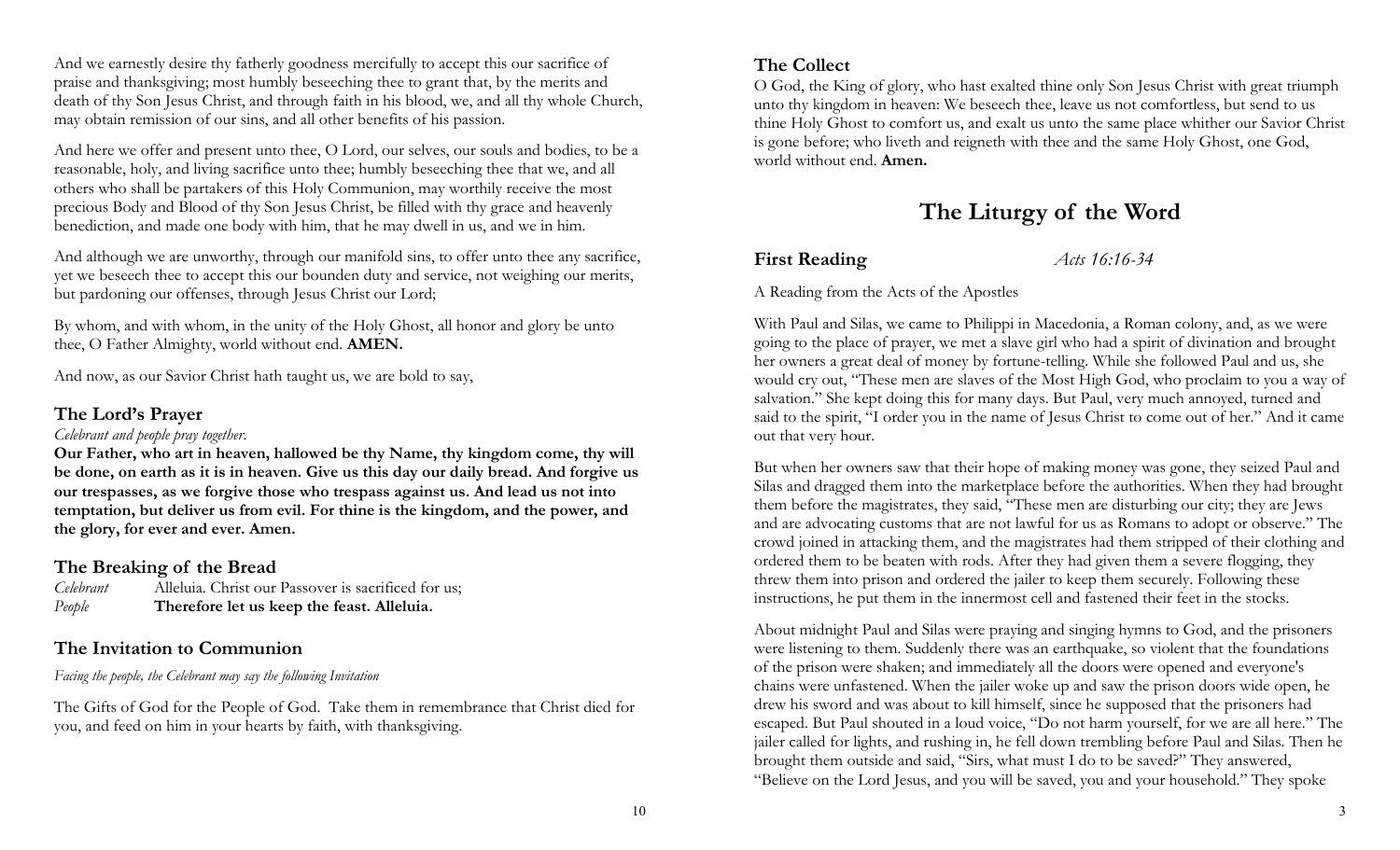the word of the Lord to him and to all who were in his house. At the same hour of the night he took them and washed their wounds; then he and his entire family were baptized without delay. He brought them up into the house and set food before them; and he and his entire household rejoiced that he had become a believer in God.

#### The word of the Lord. *People* **Thanks be to God.**

#### **Psalm 97 Dominus regnavit**

**1 The Lord is King; let the earth rejoice; \* let the multitude of the isles be glad.**

**2 Clouds and darkness are round about him, \* righteousness and justice are the foundations of his throne.**

**3 A fire goes before him \* and burns up his enemies on every side.**

**4 His lightnings light up the world; \* the earth sees it and is afraid.**

**5 The mountains melt like wax at the presence of the Lord, \* at the presence of the Lord of the whole earth.**

**6 The heavens declare his righteousness, \* and all the peoples see his glory.**

**7 Confounded be all who worship carved images and delight in false gods! \* Bow down before him, all you gods.**

**8 Zion hears and is glad, and the cities of Judah rejoice, \* because of your judgments, O Lord.**

**9 For you are the Lord, most high over all the earth; \* you are exalted far above all gods.**

**10 The Lord loves those who hate evil; \* he preserves the lives of his saints and delivers them from the hand of the wicked.**

#### **Sanctus and Benedictus qui venit**

*Celebrant and People*

**Holy, holy, holy, Lord God of Hosts: Heaven and earth are full of thy glory. Glory be to thee, O Lord Most High. Blessed is he that cometh in the name of the Lord. Hosanna in the highest.**

#### *The people kneel or stand.*

#### *Then the Celebrant continues*

All glory be to thee, Almighty God, our heavenly Father, for that thou, of thy tender mercy, didst give thine only Son Jesus Christ to suffer death upon the cross for our redemption; who made there, by his one oblation of himself once offered, a full, perfect, and sufficient sacrifice, oblation, and satisfaction, for the sins of the whole world; and did institute, and in his holy Gospel command us to continue, a perpetual memory of that his precious death and sacrifice, until his coming again.

For in the night in which he was betrayed, he took bread; and when he had given thanks, he brake it, and gave it to his disciples, saying, "Take, eat, this is my Body, which is given for you. Do this in remembrance of me."

Likewise, after supper, he took the cup; and when he had given thanks, he gave it to them, saying, "Drink ye all of this; for this is my Blood of the New Testament, which is shed for you, and for many, for the remission of sins. Do this, as oft as ye shall drink it, in remembrance of me."

Wherefore, O Lord and heavenly Father, according to the institution of thy dearly beloved Son our Savior Jesus Christ, we, thy humble servants, do celebrate and make here before thy divine Majesty, with these thy holy gifts, which we now offer unto thee, the memorial thy Son hath commanded us to make; having in remembrance his blessed passion and precious death, his mighty resurrection and glorious ascension; rendering unto thee most hearty thanks for the innumerable benefits procured unto us by the same.

And we most humbly beseech thee, O merciful Father, to hear us; and, of thy almighty goodness, vouchsafe to bless and sanctify, with thy Word and Holy Spirit, these thy gifts and creatures of bread and wine; that we, receiving them according to thy Son our Savior Jesus Christ's holy institution, in remembrance of his death and passion, may be partakers of his most blessed Body and Blood.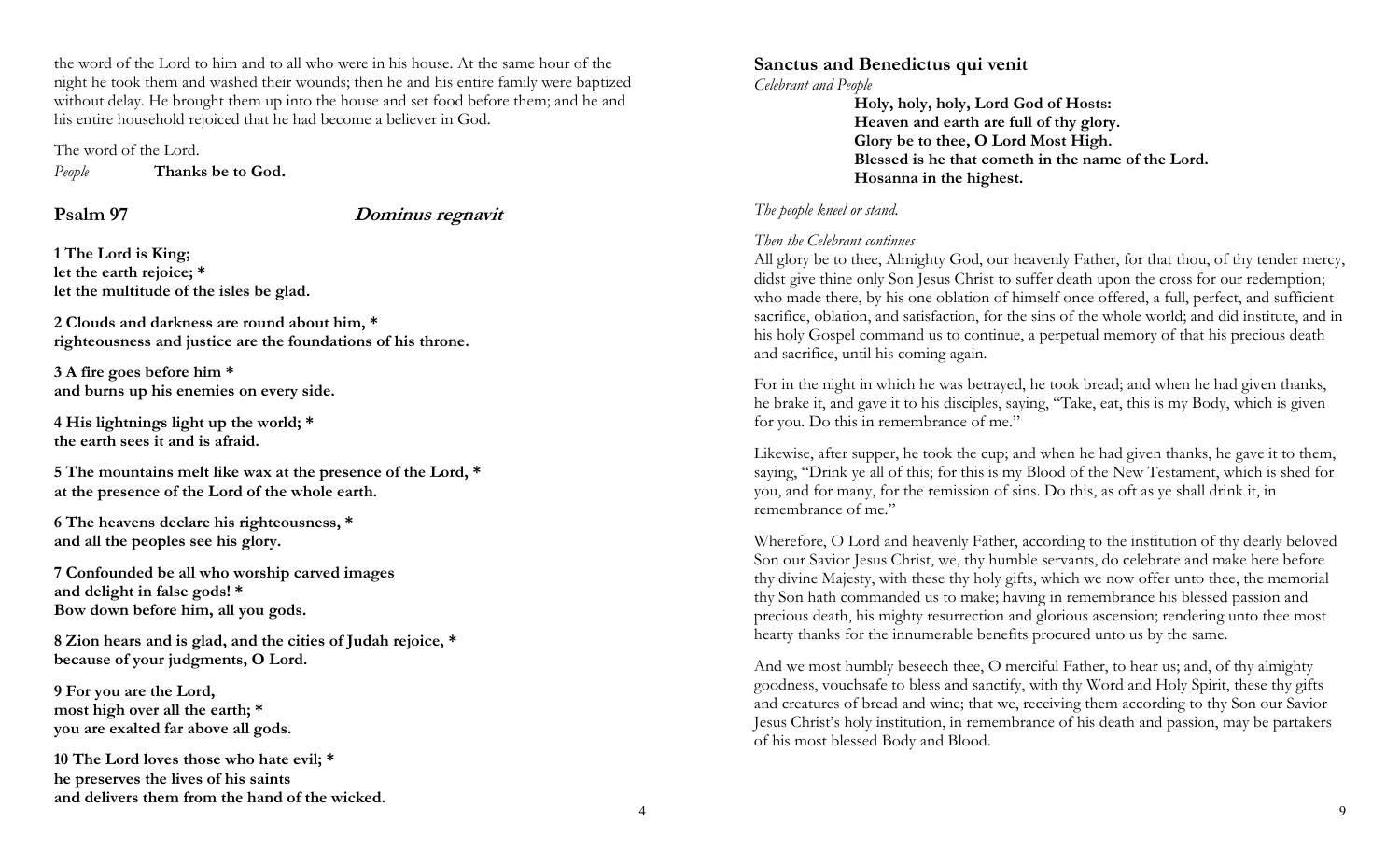And we also bless thy holy Name for all thy servants departed this life in thy faith and fear, beseeching thee to grant them continual growth in thy love and service; and to grant us grace so to follow the good examples of all thy saints, that with them we may be partakers of thy heavenly kingdom.

Grant these our prayers, O Father, for Jesus Christ's sake, our only Mediator and Advocate. **Amen**.

### **Comforting Sentences**

### **The Peace**

*Officiant* The Peace of the Lord be always with you. *People* **And with thy spirit.** *The Ministers and People greet one another in the name of the Lord.*

# **The Liturgy of the Table**

#### **The Offertory**

**All things come of Thee, O Lord, and of Thine own have we given Thee. Amen.**

# **The Great Thanksgiving**

*Celebrant* The Lord be with you. *People* **And with thy spirit.** *Celebrant* Lift up your hearts. *People* **We lift them up unto the Lord.** *Celebrant* Let us give thanks unto our Lord God. *People* **It is meet and right so to do.**

#### *Then, facing the Holy Table, the Celebrant proceeds*

It is very meet, right, and our bounden duty, that we should at all times, and in all places, give thanks unto thee, O Lord, holy Father, almighty, everlasting God. But chiefly are we bound to praise thee for the glorious resurrection of thy Son Jesus Christ our Lord; for he is the very Paschal Lamb, who was sacrificed for us, and hath taken away the sin of the world; who by his death hath destroyed death, and by his rising to life again hath won for us everlasting life. Therefore with Angels and Archangels, and with all the company of heaven, we laud and magnify thy glorious Name; evermore praising thee, and saying,

**11 Light has sprung up for the righteous, \* and joyful gladness for those who are truehearted.**

**12 Rejoice in the Lord, you righteous, \* and give thanks to his holy Name.**

**Second Reading** *Revelation 22:12-14,16-17,20-21*

A Reading from the Revelation to Saint john

At the end of the visions I, John, heard these words:

"See, I am coming soon; my reward is with me, to repay according to everyone's work. I am the Alpha and the Omega, the first and the last, the beginning and the end."

Blessed are those who wash their robes, so that they will have the right to the tree of life and may enter the city by the gates.

"It is I, Jesus, who sent my angel to you with this testimony for the churches. I am the root and the descendant of David, the bright morning star."

The Spirit and the bride say, "Come." And let everyone who hears say, "Come." And let everyone who is thirsty come. Let anyone who wishes take the water of life as a gift.

The one who testifies to these things says, "Surely I am coming soon."

Amen. Come, Lord Jesus!

The grace of the Lord Jesus be with all the saints. Amen.

The Word of the Lord *People* **Thanks be to God** 

# **The Gospel** *John 17:20-26*

The Holy Gospel of our Lord Jesus Christ according to Saint John. *People:* **Glory be to Thee, O Lord.**

Jesus prayed for his disciples, and then he said, "I ask not only on behalf of these, but also on behalf of those who will believe in me through their word, that they may all be one. As you, Father, are in me and I am in you, may they also be in us, so that the world may